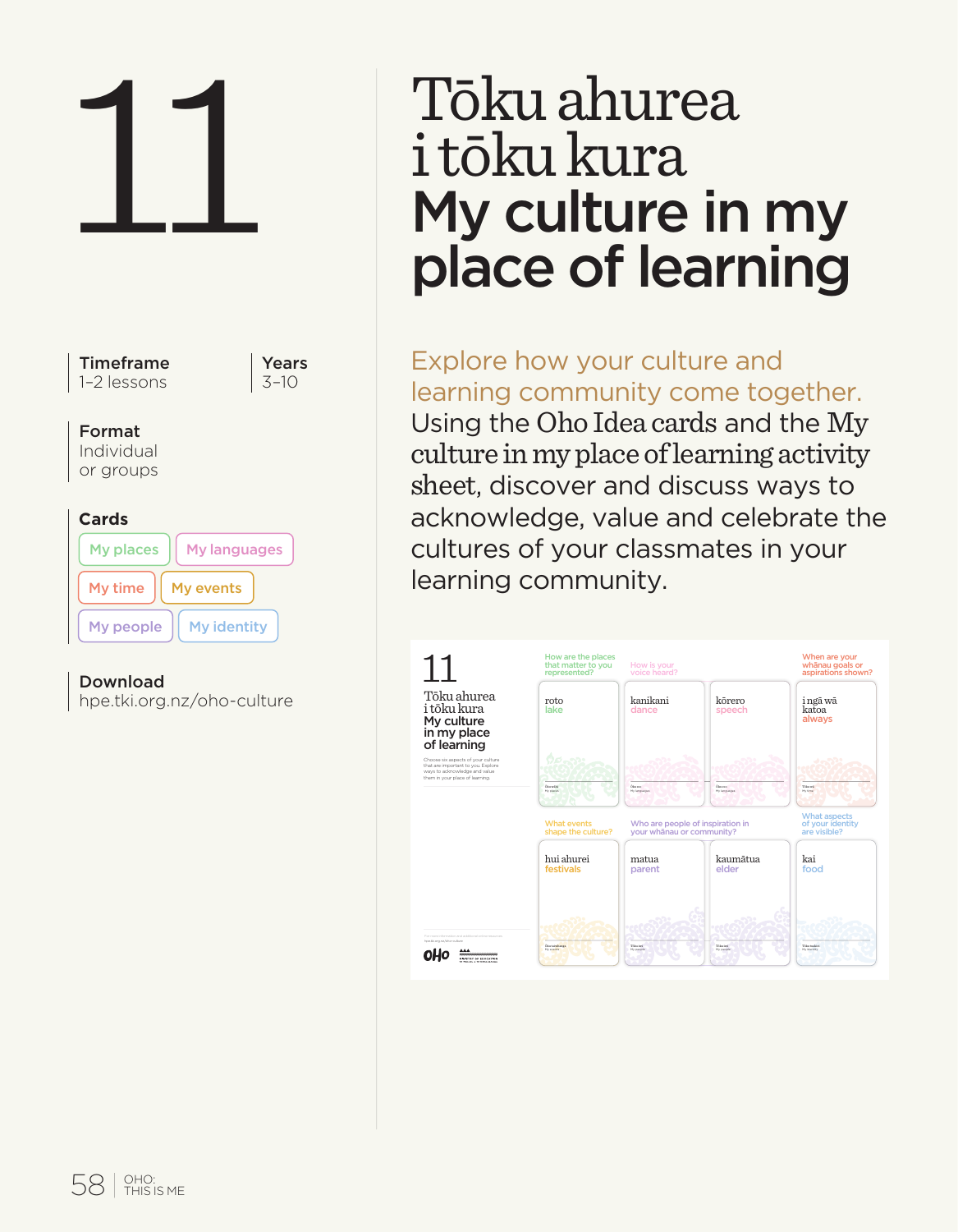#### Ways to use the resource

- Use blank Oho cards to record new ideas that are not in the pack.
- Capture outputs in a format of your choice.

#### Discuss & compare

• Explore the different perspectives and ideas around how your culture is and could be represented in your place of learning. Then, discuss and compare your findings with the group or classroom.

#### Next steps

• Explore other aspects of your and others' culture with activities such as The names of my places, How I communicate, My place in time, Important life moments, This is me my identity, My people of inspiration, I inspire and My unique whānau.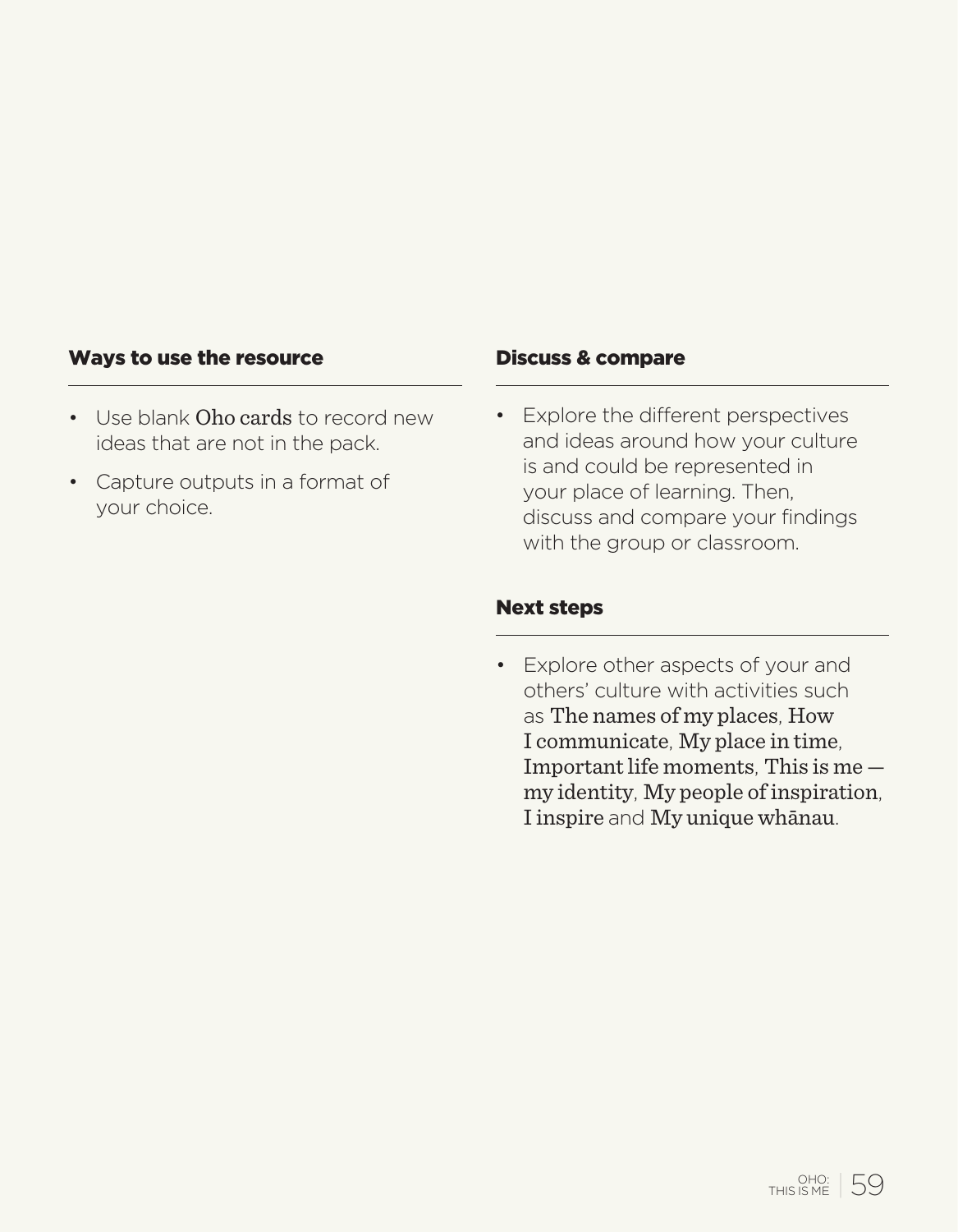# What you will need

My people, My languages, My time, My events, My people and My identity cards.

# My culture in my place of learning activity sheet:

One per person or group